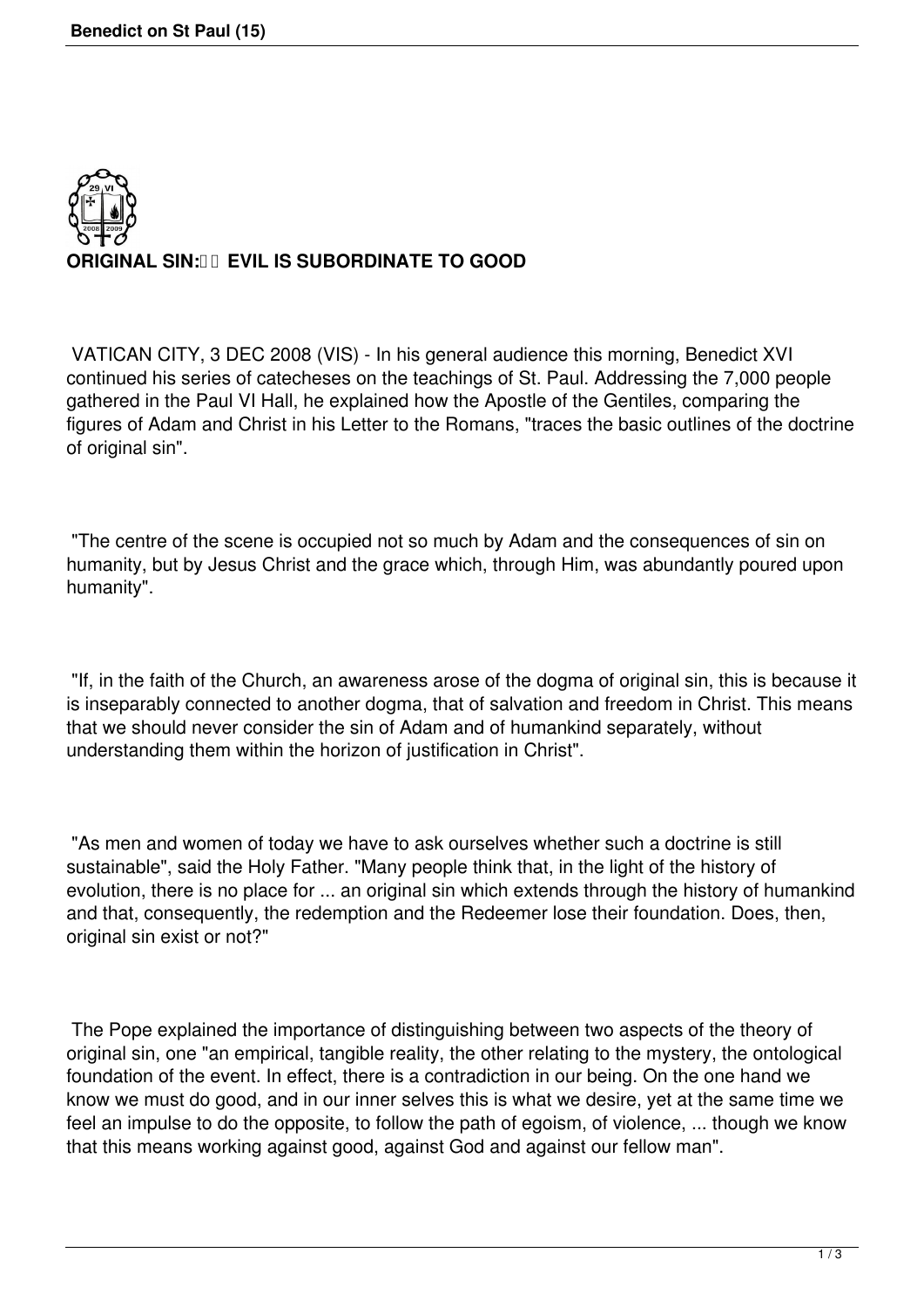"This inner contradiction of our being is not a theory. We all experience it every day as around us we see the second of these two wills prevail ", he said. "Suffice to think of daily news of injustices, violence, dissipation. This is a fact. From the power evil has over our souls, a foul river of evil has arisen over history, poisoning the human landscape. ... Yet at the same time this contradiction ... in our history arouses the desire for redemption. The truth is that the desire for the world to change, ... for the creation of a world of justice peace and goodness, is present everywhere".

 "The power of evil in the heart and history of humankind is undeniable, yet how do we explain it? In the history of thought, discounting Christian faith, there exits one main explanatory model with a number of variants. This model holds that human beings are inherently contradictory: they carry good and evil in themselves. ... Such dualism is insuperable ... and will always be the same".

 "In the evolutionist and atheistic view of the world ... it is held that human beings as such have, from the beginning, borne evil and good within themselves. ... Humans are not simply good, but open to good and to evil ... both of them original. Human history then, according to this view, does nothing more than follow the model present in all evolution. What Christians call original sin is only this blend of good and evil".

 "This, in the final analysis, is a vision of despair. If it is true, evil is invincible, ... all that counts is individual interest, any form of progress would necessarily be paid for with a river of evil, ... and anyone who wishes to progress would have to pay this price. ... This modern idea, in the end, can create only sadness and cynicism".

 "Again we ask ourselves: what does the faith say? ... St. Paul ... confirms the contradiction between the two natures, ... the reality of the darkness of evil weighing upon the whole of creation. Yet, in contrast to the desolation ... of dualism ... and monism, ... the faith speaks to us of two mysteries of light and one of darkness", and the mystery of darkness is "enclosed within in the mysteries of light".

 "The faith tells us that there are no two principles, one good and one evil. There is only one principle which is God the Creator and He is solely good, without shadow of evil. Hence, neither are human beings a mix of good and evil. The human being as such is good. ... This is the joyful